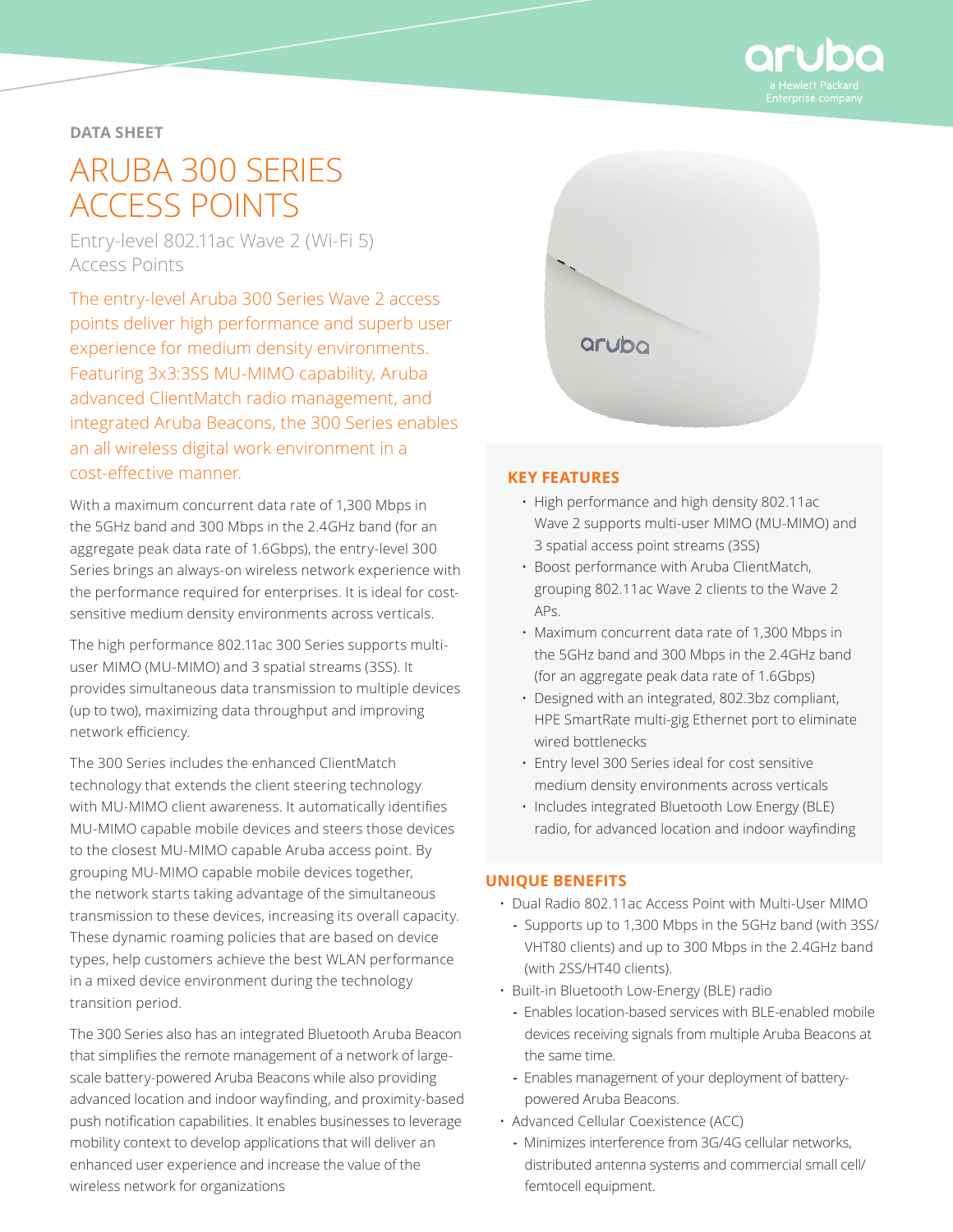- Quality of service for Unified Communication apps
- **-** Supports priority handling and policy enforcement for unified communication apps, including Microsoft Skype for Business with encrypted videoconferencing, voice, chat and desktop sharing.
- RF Management
	- **-** Adaptive Radio Management (ARM) technology automatically assigns channel and power settings, provides airtime fairness, and ensures that APs stay clear of all sources of RF interference to deliver reliable, high-performance WLANs.
	- **-** The Aruba 300 Series APs can be configured to provide part-time or dedicated air monitoring for spectrum analysis and wireless intrusion protection, VPN tunnels to extend remote locations to corporate resources, and wireless mesh connections where Ethernet drops are not available.
- Intelligent app visibility and control
	- **-** AppRF technology leverages deep packet inspection to classify and block, prioritize, or limit bandwidth for thousands of applications in a range of categories.
- Security
	- **-** Integrated wireless intrusion protection offers threat protection and mitigation, and eliminates the need for separate RF sensors and security appliances.
	- **-** IP reputation and security services identify, classify, and block malicious files, URLs and IPs, providing comprehensive protection against advanced online threats.
	- **-** Integrated Trusted Platform Module (TPM) for secure storage of credentials and keys.
- Intelligent Power Monitoring (IPM):
	- **-** Enables the AP to continuously monitor and report its actual power consumption and optionally make autonomous decisions to disable certain capabilities.
	- **-** For the 300 Series APs, the IPM power-save feature applies when the unit is powered by an 802.3af PoE source. By default, the USB interface will be the first feature to turn off if AP power consumption exceeds the available power budget. In rare cases it may be necessary to take additional power saving measures, but in most cases, the 300 Series APs will operate in unrestricted mode.

# **CHOOSE YOUR OPERATING MODE**

Aruba 300 Series APs offer a choice of operating modes to meet your unique management and deployment requirements.

• Controller-managed mode – When managed by Aruba Mobility Controllers, Aruba 300 Series APs offer centralized configuration, data encryption, policy enforcement and network services, as well as distributed and centralized traffic forwarding.

- Aruba Instant mode In Aruba Instant mode, a single AP automatically distributes the network configuration to other Instant APs in the WLAN. Simply power-up one Instant AP, configure it over the air, and plug in the other APs – the entire process takes about five minutes. If WLAN requirements change, a built-in migration path allows 300 Series Instant APs to become part of a WLAN that is managed by a Mobility Controller.
- Remote AP (RAP) for branch deployments.
- Air monitor (AM) for wireless IDS, rogue detection, and containment.
- Spectrum analyzer, dedicated or hybrid, for identifying sources of RF interference.
- Secure enterprise mesh.

For large installations across multiple sites, the Aruba Activate service significantly reduces deployment time by automating device provisioning, firmware upgrades, and inventory management. With Aruba Activate, Instant APs are factoryshipped to any site and configure themselves when powered up.

## **AP-300 SERIES SPECIFICATIONS**

- AP-304 (controller-managed) and IAP-304 (Instant):
	- **-** 5GHz 802.11ac 3x3 MIMO (1,300 Mbps max rate) and 2.4GHz 802.11n 2x2 MIMO (300 Mbps max rate) radios, with a total of three dual-band RP-SMA connectors for external antennas.
- AP-305 (controller-managed) and IAP-305 (Instant):
	- **-** 5GHz 802.11ac 3x3 MIMO (1,300 Mbps max rate) and 2.4GHz 802.11n 2x2 MIMO (300 Mbps max rate) radios, with a total of three integrated omni-directional downtilt dual- band antennas.

#### **WI-FI RADIO SPECIFICATIONS**

- AP type: Indoor, dual radio, 5GHz 802.11ac 3x3 MIMO and 2.4GHz 802.11n 2x2 MIMO
- Software-configurable dual radio supports 5GHz (Radio 0) and 2.4GHz (Radio 1)
- 5GHz: Three spatial stream Single User (SU) MIMO for up to 1,300 Mbps wireless data rate to individual 3x3 VHT80 client devices
- 5GHz: Two spatial stream Multi User (MU) MIMO for up to 867 Mbps wireless data rate to up to two (1x1 VHT80) MU-MIMO capable client devices simultaneously
- 2.4GHz: Two spatial stream Single User (SU) MIMO for up to 300 Mbps wireless data rate to individual 2x2 HT40 client devices
- Support for up to 256 associated client devices per radio, and up to 16 BSSIDs per radio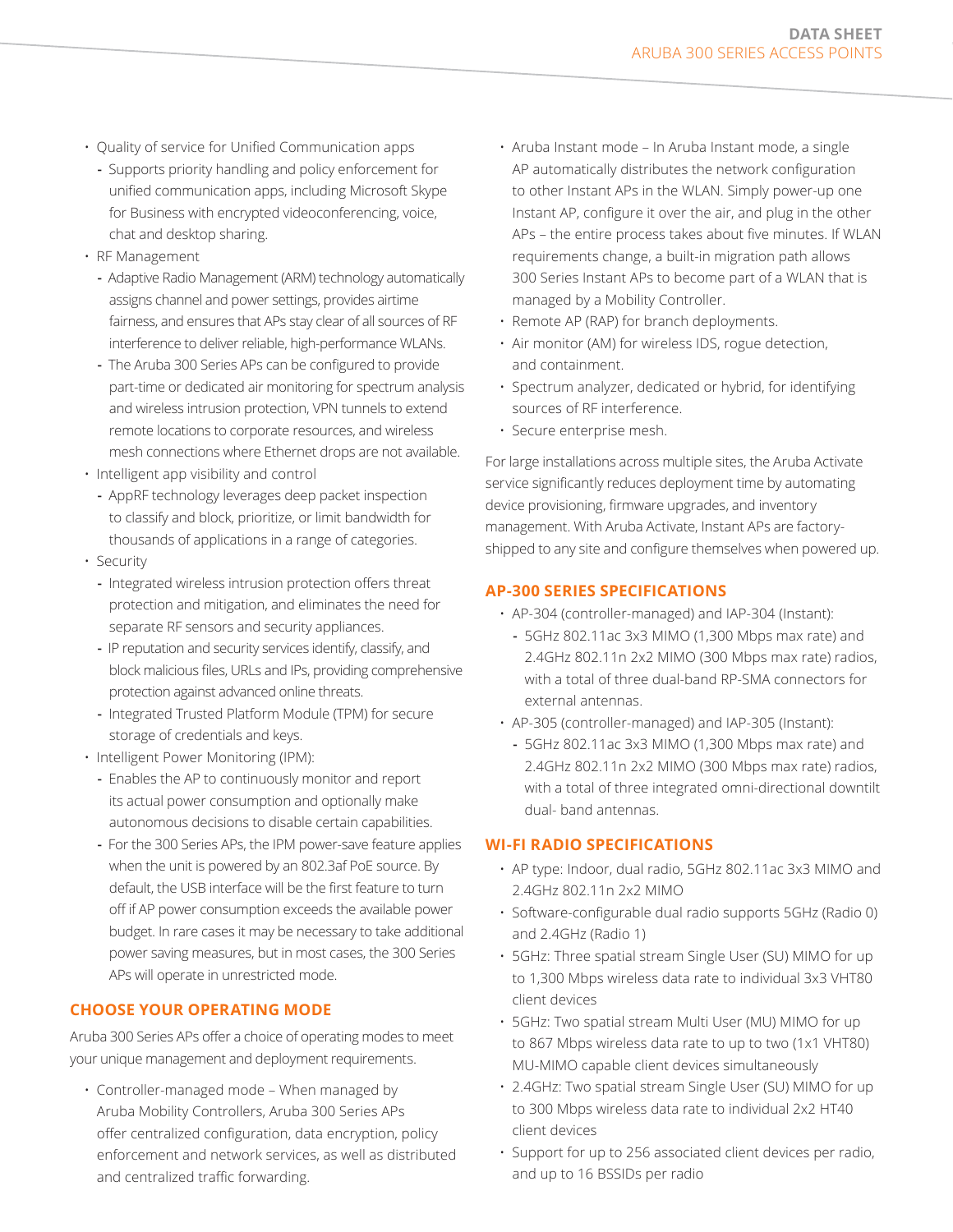- Supported frequency bands (country-specific restrictions apply):
	- **-** 2.400 to 2.4835GHz
	- **-** 5.150 to 5.250GHz
	- **-** 5.250 to 5.350GHz
	- **-** 5.470 to 5.725GHz
	- **-** 5.725 to 5.850GHz
- Available channels: Dependent on configured regulatory domain
- Dynamic frequency selection (DFS) optimizes the use of available RF spectrum
- Supported radio technologies:
	- **-** 802.11b: Direct-sequence spread-spectrum (DSSS)
	- **-** 802.11a/g/n/ac: Orthogonal frequency-division multiplexing (OFDM)
- Supported modulation types:
	- **-** 802.11b: BPSK, QPSK, CCK
	- **-** 802.11a/g/n/ac: BPSK, QPSK, 16-QAM, 64-QAM, 256-QAM
- Transmit power: Configurable in increments of 0.5 dBm
- Maximum (aggregate, conducted total) transmit power (limited by local regulatory requirements):
	- **-** 2.4GHz band: +18 dBm per chain, +21 dBm aggregate (2x2)
	- **-** 5GHz band: +18 dBm per chain, +23 dBm aggregate (3x3)
- **-** Note: conducted transmit power levels exclude antenna gain. For total (EIRP) transmit power, add antenna gain
- Advanced Cellular Coexistence (ACC) minimizes interference from cellular networks
- Maximum ratio combining (MRC) for improved receiver performance
- Cyclic delay/shift diversity (CDD/CSD) for improved downlink RF performance
- Short guard interval for 20MHz, 40MHz and 80MHz channels
- Space-time block coding (STBC) for increased range and improved reception
- Low-density parity check (LDPC) for high-efficiency error correction and increased throughput
- Transmit beam-forming (TxBF) for increased signal reliability and range
- Supported data rates (Mbps):
	- **-** 802.11b: 1, 2, 5.5, 11
	- **-** 802.11a/g: 6, 9, 12, 18, 24, 36, 48, 54
	- **-** 802.11n (2.4GHz): 6.5 to 300 (MCS0 to MCS15)
	- **-** 802.11n (5GHz): 6.5 to 450 (MCS0 to MCS23)
	- **-** 802.11ac: 6.5 to 1,300 (MCS0 to MCS9, NSS = 1 to 3 for VHT20/40/80
- 802.11n high-throughput (HT) support: HT 20/40
- 802.11ac very high throughput (VHT) support: VHT 20/40/80
- 802.11n/ac packet aggregation: A-MPDU, A-MSDU

## **WI-FI ANTENNAS**

- AP-304/IAP-304: Three RP-SMA connectors for external dual band antennas. Worst-case internal loss between radio interface and external antenna connectors (due to diplexing circuitry): 0.8dB in 2.4GHz and 1.6dB in 5GHz.
- AP-305/IAP-305: Three integrated dual-band downtilt omni-directional antennas for 3x3 MIMO with peak antenna gain of 4.7dBi in 2.4GHz and 6.4dBi in 5GHz. Built-in antennas are optimized for horizontal ceiling mounted orientation of the AP. The downtilt angle for maximum gain is roughly 30 degrees.
	- **-** Combining the patterns of each of the antennas of the MIMO radios, the peak gain of the effective per-antenna pattern is 3.5dBi in 2.4GHz and 4.3dBi in 5GHz.

# **OTHER INTERFACES**

- One 10/100/1000BASE-T Ethernet network interface (RJ-45)
	- **-** Auto-sensing link speed and MDI/MDX
	- **-** 802.3az Energy Efficient Ethernet (EEE)
- USB 2.0 host interface (Type A connector)
- Bluetooth Low Energy (BLE) radio
	- **-** Up to 3dBm transmit power (class 2) and -92dBm receive sensitivity
	- **-** Integrated antenna with roughly 30 degrees downtilt and peak gain of 2.3dBi (AP-304/IAP-304) or 3.4dBi (AP-305/IAP-305)
- Visual indicators (multi-color LEDs): for System and Radio status
- Reset button: factory reset (during device power up)
- Serial console interface (proprietary; optional adapter cable available)
- Kensington security slot

# **POWER SOURCES AND CONSUMPTION**

- The AP supports direct DC power and Power over Ethernet (PoE)
- When both power sources are available, DC power takes priority over PoE
- Power sources are sold separately
- Direct DC source: 12Vdc nominal, +/- 5%
	- **-** Interface accepts 2.1/5.5-mm center-positive circular plug with 9.5-mm length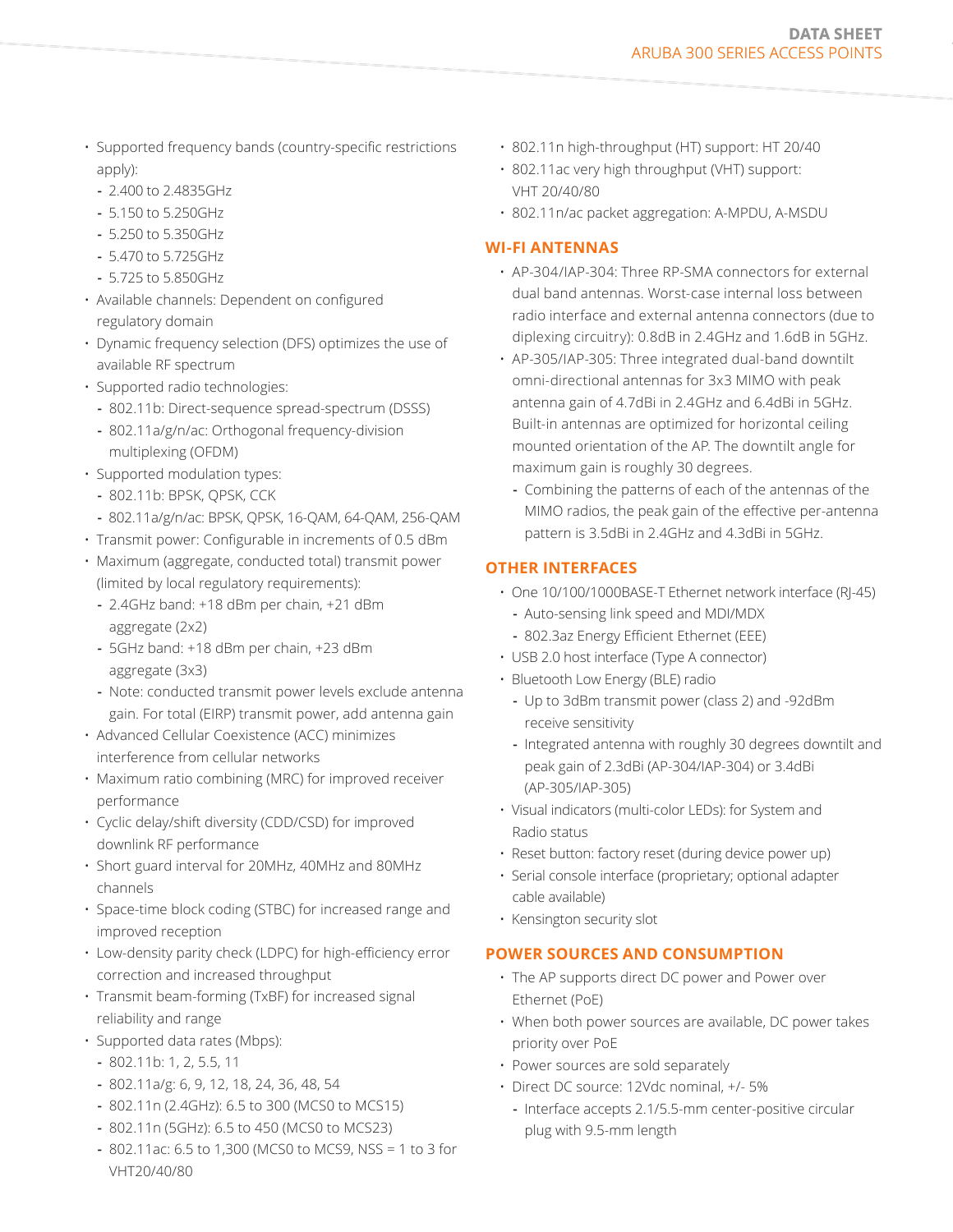- Power over Ethernet (PoE): 48 Vdc (nominal) 802.3af/802.3at compliant source
	- **-** Unrestricted functionality with 802.3at PoE
	- **-** When using IPM, the AP may enter power-save mode with reduced functionality when powered by an 802.3af PoE source (see details on Intelligent Power Monitoring elsewhere in this datasheet)
	- **-** Without IPM, the USB port is disabled when the AP is powered by an 802.3af PoE source
- Maximum (worst-case) power consumption: 13W (PoE) or 12W (DC)
	- **-** Excludes power consumed by external USB device (and internal overhead); this could add up to 6.5W (PoE) or 5.5W (DC) for a 5W/1A USB device
- Maximum (worst-case) power consumption in idle mode: 3.7W (PoE) or 2.6W (DC)

## **MOUNTING**

- The AP ships with two (black) mounting clips to attach to a 9/16-inch or 15/16-inch flat T-bar drop-tile ceiling
- Several optional mount kits are available to attach the AP to a variety of surfaces; see the Ordering Information section below for details.

#### **MECHANICAL**

- Dimensions/weight (unit, excluding mount accessories):
	- **-** 165mm x 165mm x 38mm
	- **-** 460g
- Dimensions/weight (shipping):
	- **-** 205mm x 205mm x 52mm
	- **-** 620g

## **ENVIRONMENTAL**

- Operating:
	- **-** Temperature: 0° C to +50° C (+32° F to +122° F)
	- **-** Humidity: 5% to 93% non-condensing
- Storage and transportation:
	- **-** Temperature: -40° C to +70° C (-40° F to +158° F)

#### **REGULATORY**

- FCC/ISED
- CE Marked
- RED Directive 2014/53/EU
- EMC Directive 2014/30/EU
- Low Voltage Directive 2014/35/EU
- UL/IEC/EN 60950
- EN 60601-1-1 and EN 60601-1-2

For more country-specific regulatory information and approvals, please see your Aruba representative.

## **RELIABILITY**

MTBF: 1,116,000hrs (127yrs) at +25C operating temperature

#### **REGULATORY MODEL NUMBERS**

- AP-304 and IAP-304: APIN0304
- AP-305 and IAP-305: APIN0305

### **CERTIFICATIONS**

- CB Scheme Safety, cTUVus
- UL2043 plenum rating
- Wi-Fi Alliance (WFA) certified 802.11a/b/g/n/ac
- WPA, WPA2 and WPA3 Enterprise with CNSA option, Personal (SAE), Enhanced Open (OWE)
- Passpoint® (Release 2) with ArubaOS and Instant 8.3+

#### **WARRANTY**

• [Aruba limited lifetime warranty](http://www.arubanetworks.com/support-services/product-warranties/)

## **MINIMUM OPERATING SYSTEM SOFTWARE VERSIONS**

- ArubaOS 6.5.1.0, 8.1.0.0
- $\cdot$  Aruba InstantOS 4.3.1.0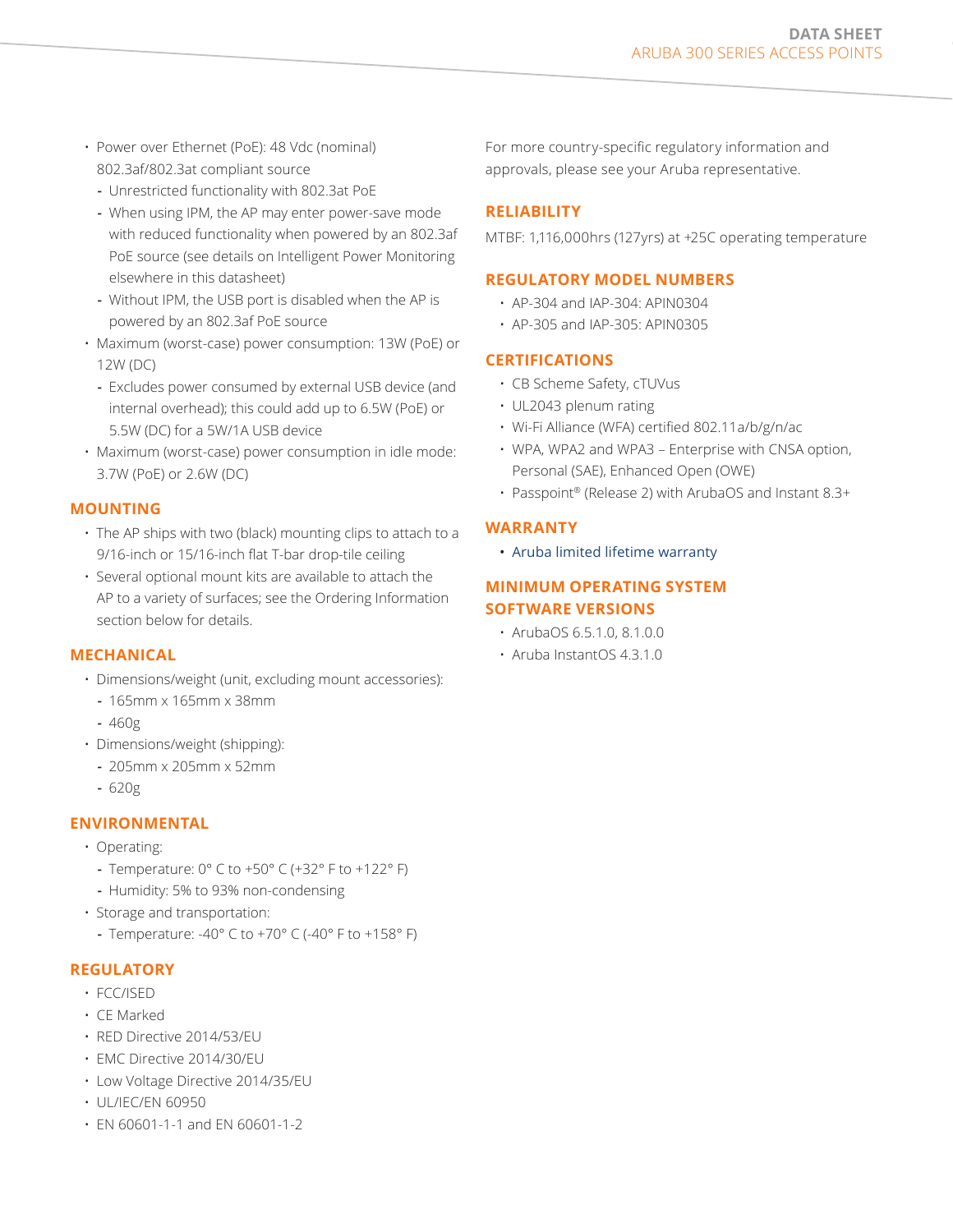# **RF PERFORMANCE TABLE**

|                               | <b>Maximum transmit power (dBm)</b> | <b>Receiver sensitivity (dBm)</b> |  |  |  |
|-------------------------------|-------------------------------------|-----------------------------------|--|--|--|
|                               | per transmit chain                  | per receive chain                 |  |  |  |
| 802.11b 2.4GHz                |                                     |                                   |  |  |  |
| 1 Mbps                        | 18.0                                | $-95.0$                           |  |  |  |
| 11 Mbps                       | 18.0                                | $-88.0$                           |  |  |  |
| 802.11g 2.4GHz                |                                     |                                   |  |  |  |
| 6 Mbps                        | 18.0                                | $-92.0$                           |  |  |  |
| 54 Mbps                       | 18.0                                | $-74.0$                           |  |  |  |
| 802.11n HT20 2.4GHz           |                                     |                                   |  |  |  |
| MCS0/8                        | 18.0                                | $-91.0$                           |  |  |  |
| MCS7/15                       | 18.0                                | $-71.0$                           |  |  |  |
| 802.11n HT40 2.4GHz           |                                     |                                   |  |  |  |
| MCS0/8                        | 18.0                                | $-88.0$                           |  |  |  |
| MCS7/15                       | 18.0                                | $-68.0$                           |  |  |  |
| 802.11a 5GHz                  |                                     |                                   |  |  |  |
| 6 Mbps                        | 18.0                                | $-92.0$                           |  |  |  |
| 54 Mbps                       | 18.0                                | $-74.0$                           |  |  |  |
| 802.11n HT20 5GHz             |                                     |                                   |  |  |  |
| MCS0/8/16                     | 18.0                                | $-91.0$                           |  |  |  |
| MCS7/15/23                    | 18.0                                | $-71.0$                           |  |  |  |
| 802.11n HT40 5GHz             |                                     |                                   |  |  |  |
| MCS0/8/16                     | 18.0                                | $-88.0$                           |  |  |  |
| MCS7/15/23                    | 17.0                                | $-68.0$                           |  |  |  |
| 802.11ac VHT20 5GHz (SU-MIMO) |                                     |                                   |  |  |  |
| MCS0                          | 18.0                                | $-91.0$                           |  |  |  |
| MCS8                          | 18.0                                | $-67.0$                           |  |  |  |
| 802.11ac VHT40 5GHz (SU-MIMO) |                                     |                                   |  |  |  |
| MCS0                          | 18.0                                | $-88.0$                           |  |  |  |
| MCS9                          | 17.0                                | $-63.0$                           |  |  |  |
| 802.11ac VHT80 5GHz (SU-MIMO) |                                     |                                   |  |  |  |
| MCS0                          | 18.0                                | $-85.0$                           |  |  |  |
| MCS9                          | 17.0                                | $-58.0$                           |  |  |  |

Maximum capability of the hardware provided (excluding antenna gain). Maximum transmit power is limited by local regulatory settings.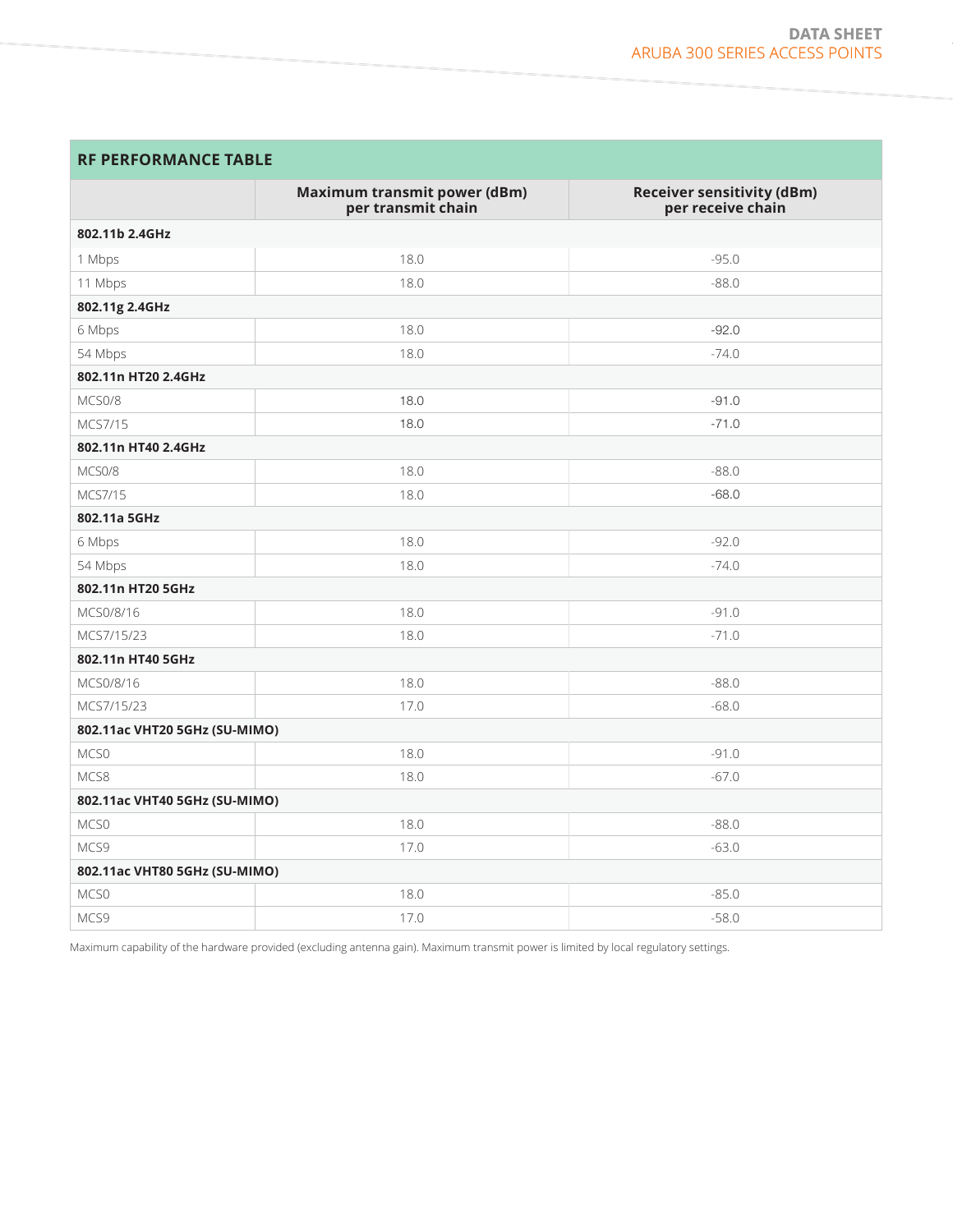## **AP-300 ANTENNA PATTERN PLOTS**

#### **Horizontal planes (top view, AP facing forward)**

Showing azimuth (0 degrees) and 30 degrees downtilt pattern



2.45GHz Wi-Fi (antennas A1, A2)



5.5GHz Wi-Fi (antennas A1, A2, A3)

#### **Elevation planes (side view, AP facing down)**

Showing side view with AP rotated 0 and 90 degrees



-2.45GHz WiFi Average Elevation 0 - -2.45GHz WiFi Average Elevation 90





- 5.5GHz Average Elevation 0 - - 5.5GHz Average Elevation 90

5.5GHz Wi-Fi (antennas A1, A2, A3)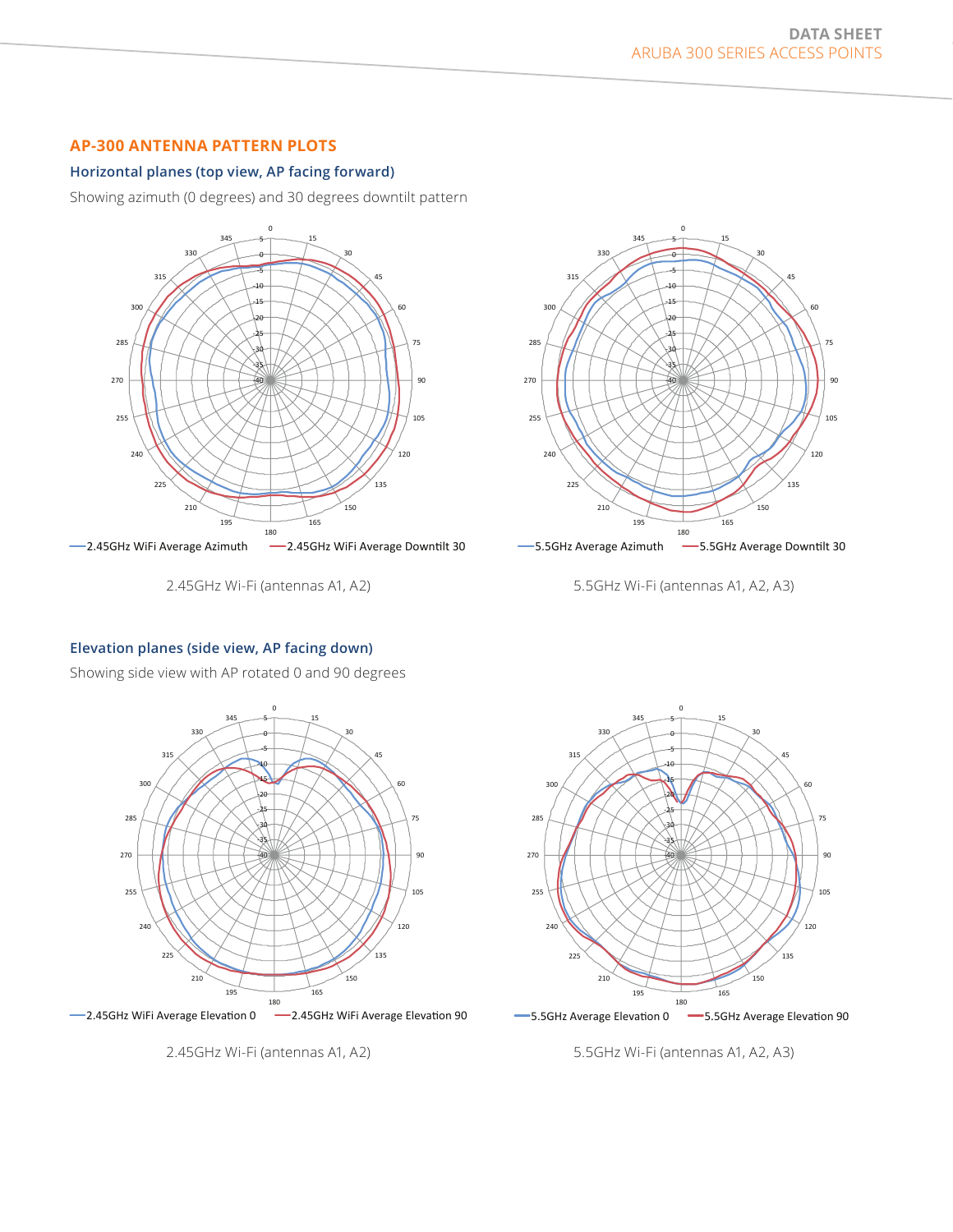| <b>ORDERING INFORMATION</b> |
|-----------------------------|
|                             |

| <b>Part Number</b>                         | Description                                                                                     |  |
|--------------------------------------------|-------------------------------------------------------------------------------------------------|--|
| <b>AP-300 Series Access Points</b>         |                                                                                                 |  |
| <b>IX935A</b>                              | Aruba AP-304 802.11n/ac 2x2:2/3x3:3 MU-MIMO Dual Radio Antenna Connectors AP                    |  |
| JX937A                                     | Aruba AP-304 TAA-compliant 802.11n/ac Dual 2x2:2/3x3:3 MU-MIMO Dual Radio Antenna Connectors AP |  |
| JX936A                                     | Aruba AP-305 802.11n/ac 2x2:2/3x3:3 MU-MIMO Dual Radio Integrated Antenna AP                    |  |
| JX938A                                     | Aruba AP-305 TAA-compliant 802.11n/ac Dual 2x2:2/3x3:3 MU-MIMO Dual Radio Integrated Antenna AP |  |
| <b>AP-300 Series Instant Access Points</b> |                                                                                                 |  |
| <b>JX942A</b>                              | Aruba Instant IAP-304 (JP) 802.11n/ac Dual 2x2:2/3x3:3 MU-MIMO Radio Antenna Connectors AP      |  |
| JX939A                                     | Aruba Instant IAP-304 (RW) 802.11n/ac Dual 2x2:2/3x3:3 MU-MIMO Radio Antenna Connectors AP      |  |
| JX943A                                     | Aruba Instant IAP-304 (RW) TAA 802.11n/ac Dual 2x2:2/3x3:3 MU-MIMO Radio Ant Connectors AP      |  |
| JX940A                                     | Aruba Instant IAP-304 (US) 802.11n/ac Dual 2x2:2/3x3:3 MU-MIMO Radio Antenna Connectors AP      |  |
| JX944A                                     | Aruba Instant IAP-304 (US) TAA 802.11n/ac Dual 2x2:2/3x3:3 MU-MIMO Radio Ant Connectors AP      |  |
| JY864A                                     | Aruba Instant IAP-305 (EG) 802.11n/ac Dual 2x2:2/3x3:3 MU-MIMO Radio Integrated Antenna AP      |  |
| JX947A                                     | Aruba Instant IAP-305 (IL) 802.11n/ac Dual 2x2:2/3x3:3 MU-MIMO Radio Integrated Antenna AP      |  |
| <b>JX948A</b>                              | Aruba Instant IAP-305 (JP) 802.11n/ac Dual 2x2:2/3x3:3 MU-MIMO Radio Integrated Antenna AP      |  |
| JX945A                                     | Aruba Instant IAP-305 (RW) 802.11n/ac Dual 2x2:2/3x3:3 MU-MIMO Radio Integrated Antenna AP      |  |
| JX949A                                     | Aruba Instant IAP-305 (RW) TAA 802.11n/ac Dual 2x2:2/3x3:3 MU-MIMO Radio Integrated Ant AP      |  |
| JX946A                                     | Aruba Instant IAP-305 (US) 802.11n/ac Dual 2x2:2/3x3:3 MU-MIMO Radio Integrated Antenna AP      |  |
| <b>IX950A</b>                              | Aruba Instant IAP-305 (US) TAA 802.11n/ac Dual 2x2:2/3x3:3 MU-MIMO Radio Integrated Ant AP      |  |
| <b>Mounting Spares</b>                     |                                                                                                 |  |
| JW044A                                     | AP-220-MNT-C1 2x Ceiling Grid Rail Adapter for Basic Flat Rails Mount Kit                       |  |
| <b>Mounting Accessories</b>                |                                                                                                 |  |
| JW045A                                     | AP-220-MNT-C2 2x Ceiling Grid Rail Adapter for Interlude and Silhouette Mt Kit                  |  |
| JX961A                                     | AP-MNT-CM1 Industrial Grade Indoor Access Point Metal Suspended Ceiling Rail Mount Kit          |  |
| <b>IW046A</b>                              | AP-220-MNT-W1 Flat Surface Wall/Ceiling Black AP Basic Flat Surface Mount Kit                   |  |
| <b>IW047A</b>                              | AP-220-MNT-W1W Flat Surface Wall/Ceiling White AP Basic Flat Surface Mount Kit                  |  |
| JY706A                                     | AP-220-MNT-W3 White Low Profile Box Style Secure Large AP Flat Surface Mount Kit                |  |
| Q9U25A                                     | AP-MNT-W4 White Low Profile Basic AP Flat Surface Mount Kit                                     |  |
| <b>Other Accessories</b>                   |                                                                                                 |  |
| JX951A                                     | AP-305-CVR-20 20-pk for AP-305 with Holes for LED Indicators White Non-glossy Snap-on Covers    |  |